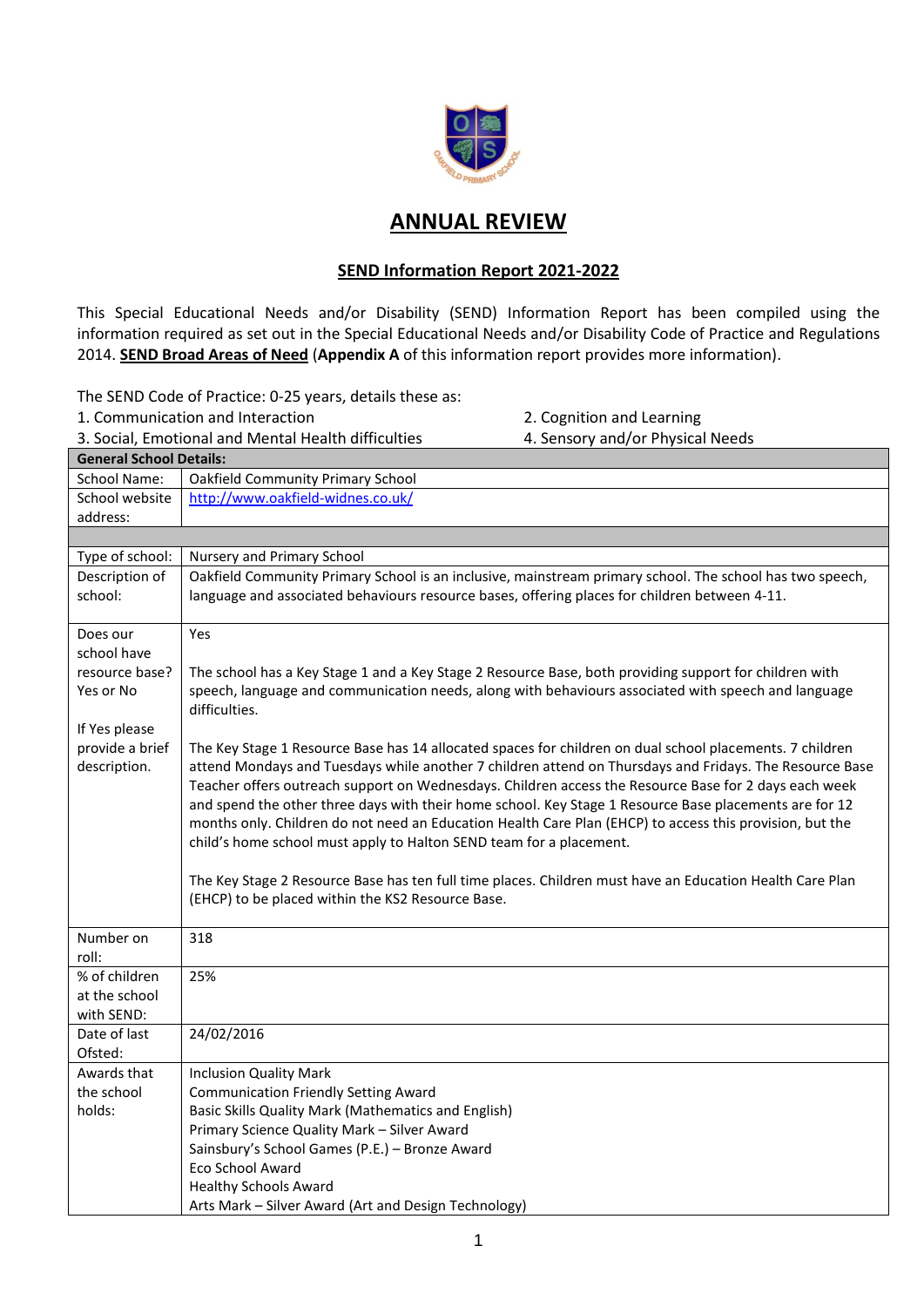| Accessibility<br>information<br>about the<br>school: | impaired.              |                                                   | Our school is accessible for disabled pupils. Ramps have been installed at all exits/entrances. There is onsite<br>disabled parking available. There is an accessible toilet located in each key stage with changing facilities such<br>as changing beds and a shower. We also have a hoist for children who cannot manage toilet transfers. We<br>work closely with a number of outside agencies including medical professionals such as paediatric<br>continence, occupational therapists and physiotherapists. We have also sought advice from Chestnut Lodge<br>and Brookfield's Outreach Support and have worked with specialist teachers for the visually and hearing |
|------------------------------------------------------|------------------------|---------------------------------------------------|-----------------------------------------------------------------------------------------------------------------------------------------------------------------------------------------------------------------------------------------------------------------------------------------------------------------------------------------------------------------------------------------------------------------------------------------------------------------------------------------------------------------------------------------------------------------------------------------------------------------------------------------------------------------------------|
| Please provide                                       |                        |                                                   | https://primarysite-prod-sorted.s3.amazonaws.com/oakfield-community-primary-school-                                                                                                                                                                                                                                                                                                                                                                                                                                                                                                                                                                                         |
| a web link to                                        |                        |                                                   | cheshire/UploadedDocument/5c3166098d08421bab1a14ae4f7a3b38/disability-equality-scheme-and-                                                                                                                                                                                                                                                                                                                                                                                                                                                                                                                                                                                  |
| your school's                                        |                        | disability-accessibility-plan-22-04-21.doc        |                                                                                                                                                                                                                                                                                                                                                                                                                                                                                                                                                                                                                                                                             |
| Accessibility                                        |                        |                                                   |                                                                                                                                                                                                                                                                                                                                                                                                                                                                                                                                                                                                                                                                             |
| Strategy<br>Expertise and                            | $\bullet$              |                                                   | SENCo National Award for SEN (Edge Hill University)                                                                                                                                                                                                                                                                                                                                                                                                                                                                                                                                                                                                                         |
| training of                                          | $\bullet$              | <b>ELKLAN Communication Counts</b>                |                                                                                                                                                                                                                                                                                                                                                                                                                                                                                                                                                                                                                                                                             |
| school based                                         | $\bullet$              |                                                   | ELKLAN Speech and Language Level 2, Level 3 and Level 4                                                                                                                                                                                                                                                                                                                                                                                                                                                                                                                                                                                                                     |
| staff about                                          | $\bullet$              | <b>ELKLAN Complex Needs Level 3</b>               |                                                                                                                                                                                                                                                                                                                                                                                                                                                                                                                                                                                                                                                                             |
| SEND. (CPD                                           | $\bullet$              | Mental Health First Aid                           |                                                                                                                                                                                                                                                                                                                                                                                                                                                                                                                                                                                                                                                                             |
| details)<br>Please                                   | $\bullet$              | <b>Boxall Profile training</b>                    |                                                                                                                                                                                                                                                                                                                                                                                                                                                                                                                                                                                                                                                                             |
| comment                                              | $\bullet$              |                                                   | Good Practice in Autism Education                                                                                                                                                                                                                                                                                                                                                                                                                                                                                                                                                                                                                                           |
| specifically in                                      | $\bullet$              | <b>Understanding ADHD</b>                         |                                                                                                                                                                                                                                                                                                                                                                                                                                                                                                                                                                                                                                                                             |
| relation to                                          | $\bullet$<br>$\bullet$ | <b>TEAM Teach</b><br><b>MAP Training</b>          |                                                                                                                                                                                                                                                                                                                                                                                                                                                                                                                                                                                                                                                                             |
| autism and                                           | $\bullet$              | Asthma and allergy training                       |                                                                                                                                                                                                                                                                                                                                                                                                                                                                                                                                                                                                                                                                             |
| include dates.                                       | $\bullet$              | First aid training 2018                           |                                                                                                                                                                                                                                                                                                                                                                                                                                                                                                                                                                                                                                                                             |
|                                                      | $\bullet$              | Diabetes training                                 |                                                                                                                                                                                                                                                                                                                                                                                                                                                                                                                                                                                                                                                                             |
|                                                      | $\bullet$              | Trauma training                                   |                                                                                                                                                                                                                                                                                                                                                                                                                                                                                                                                                                                                                                                                             |
|                                                      | $\bullet$              | Solihull Approach                                 |                                                                                                                                                                                                                                                                                                                                                                                                                                                                                                                                                                                                                                                                             |
|                                                      | $\bullet$              | <b>Emotional Coaching</b>                         |                                                                                                                                                                                                                                                                                                                                                                                                                                                                                                                                                                                                                                                                             |
|                                                      | $\bullet$<br>$\bullet$ | Attachment Disorder training<br>Nurture Programme |                                                                                                                                                                                                                                                                                                                                                                                                                                                                                                                                                                                                                                                                             |
|                                                      | $\bullet$              | P.E. sessions for SEND children                   |                                                                                                                                                                                                                                                                                                                                                                                                                                                                                                                                                                                                                                                                             |
|                                                      | $\bullet$              |                                                   | Headteacher on Development Panel for SEMH (Social, Emotional, Mental Health) strategy                                                                                                                                                                                                                                                                                                                                                                                                                                                                                                                                                                                       |
|                                                      |                        |                                                   |                                                                                                                                                                                                                                                                                                                                                                                                                                                                                                                                                                                                                                                                             |
| Documentatio                                         | Are the                | <b>SEND Policy</b>                                | https://primarysite-prod-sorted.s3.amazonaws.com/oakfield-community-                                                                                                                                                                                                                                                                                                                                                                                                                                                                                                                                                                                                        |
| n available:                                         | following<br>document  |                                                   | primary-school-<br>cheshire/UploadedDocument/6331d95db2a74ccf9c085742ce29ae13/send-                                                                                                                                                                                                                                                                                                                                                                                                                                                                                                                                                                                         |
|                                                      | s available            |                                                   | policy-may-2021.doc                                                                                                                                                                                                                                                                                                                                                                                                                                                                                                                                                                                                                                                         |
|                                                      | on the                 | Safeguardin                                       | https://primarysite-prod-sorted.s3.amazonaws.com/oakfield-community-                                                                                                                                                                                                                                                                                                                                                                                                                                                                                                                                                                                                        |
|                                                      | schools                | g Policy                                          | primary-school-                                                                                                                                                                                                                                                                                                                                                                                                                                                                                                                                                                                                                                                             |
|                                                      | website?               |                                                   | cheshire/UploadedDocument/085e31159e2c4111b8efa46c9fc20f24/safeguardi                                                                                                                                                                                                                                                                                                                                                                                                                                                                                                                                                                                                       |
|                                                      | If yes                 | Behaviour                                         | ng-policy-adopted-from-hbc-policy-september-2020.docx<br>https://primarysite-prod-sorted.s3.amazonaws.com/oakfield-community-                                                                                                                                                                                                                                                                                                                                                                                                                                                                                                                                               |
|                                                      | please                 | Policy                                            | primary-school-                                                                                                                                                                                                                                                                                                                                                                                                                                                                                                                                                                                                                                                             |
|                                                      | insert the             |                                                   | cheshire/UploadedDocument/1f00693b01fe44fa83ec6e77a2f72e1a/behaviour-                                                                                                                                                                                                                                                                                                                                                                                                                                                                                                                                                                                                       |
|                                                      | link to the            |                                                   | policy-reviewed-and-updated-4th-march-2021.doc                                                                                                                                                                                                                                                                                                                                                                                                                                                                                                                                                                                                                              |
|                                                      | document               | Equality and                                      | https://primarysite-prod-sorted.s3.amazonaws.com/oakfield-community-                                                                                                                                                                                                                                                                                                                                                                                                                                                                                                                                                                                                        |
|                                                      | s page.                | Diversity                                         | primary-school-                                                                                                                                                                                                                                                                                                                                                                                                                                                                                                                                                                                                                                                             |
|                                                      |                        |                                                   | cheshire/UploadedDocument/ccaf2cadafa247fea313266748c98eb8/equality-                                                                                                                                                                                                                                                                                                                                                                                                                                                                                                                                                                                                        |
|                                                      |                        | Pupil                                             | and-diversity-policy-april-2021.docx<br>https://primarysite-prod-sorted.s3.amazonaws.com/oakfield-community-                                                                                                                                                                                                                                                                                                                                                                                                                                                                                                                                                                |
|                                                      |                        | Premium                                           | primary-school-                                                                                                                                                                                                                                                                                                                                                                                                                                                                                                                                                                                                                                                             |
|                                                      |                        | Information                                       | cheshire/UploadedDocument/2075e17da1024e9d97d1a0150282263c/pupil-                                                                                                                                                                                                                                                                                                                                                                                                                                                                                                                                                                                                           |
|                                                      |                        |                                                   | premium-policy-january-2019.docx                                                                                                                                                                                                                                                                                                                                                                                                                                                                                                                                                                                                                                            |
|                                                      |                        | Complaints                                        | https://primarysite-prod-sorted.s3.amazonaws.com/oakfield-community-                                                                                                                                                                                                                                                                                                                                                                                                                                                                                                                                                                                                        |
|                                                      |                        | procedure                                         | primary-school-<br>cheshire/UploadedDocument/b0259a6d5c94439d8dfb53367fce1c03/complaint                                                                                                                                                                                                                                                                                                                                                                                                                                                                                                                                                                                     |
|                                                      |                        |                                                   | s-procedure-model-dfe-used-june-2021.docx                                                                                                                                                                                                                                                                                                                                                                                                                                                                                                                                                                                                                                   |
|                                                      |                        |                                                   |                                                                                                                                                                                                                                                                                                                                                                                                                                                                                                                                                                                                                                                                             |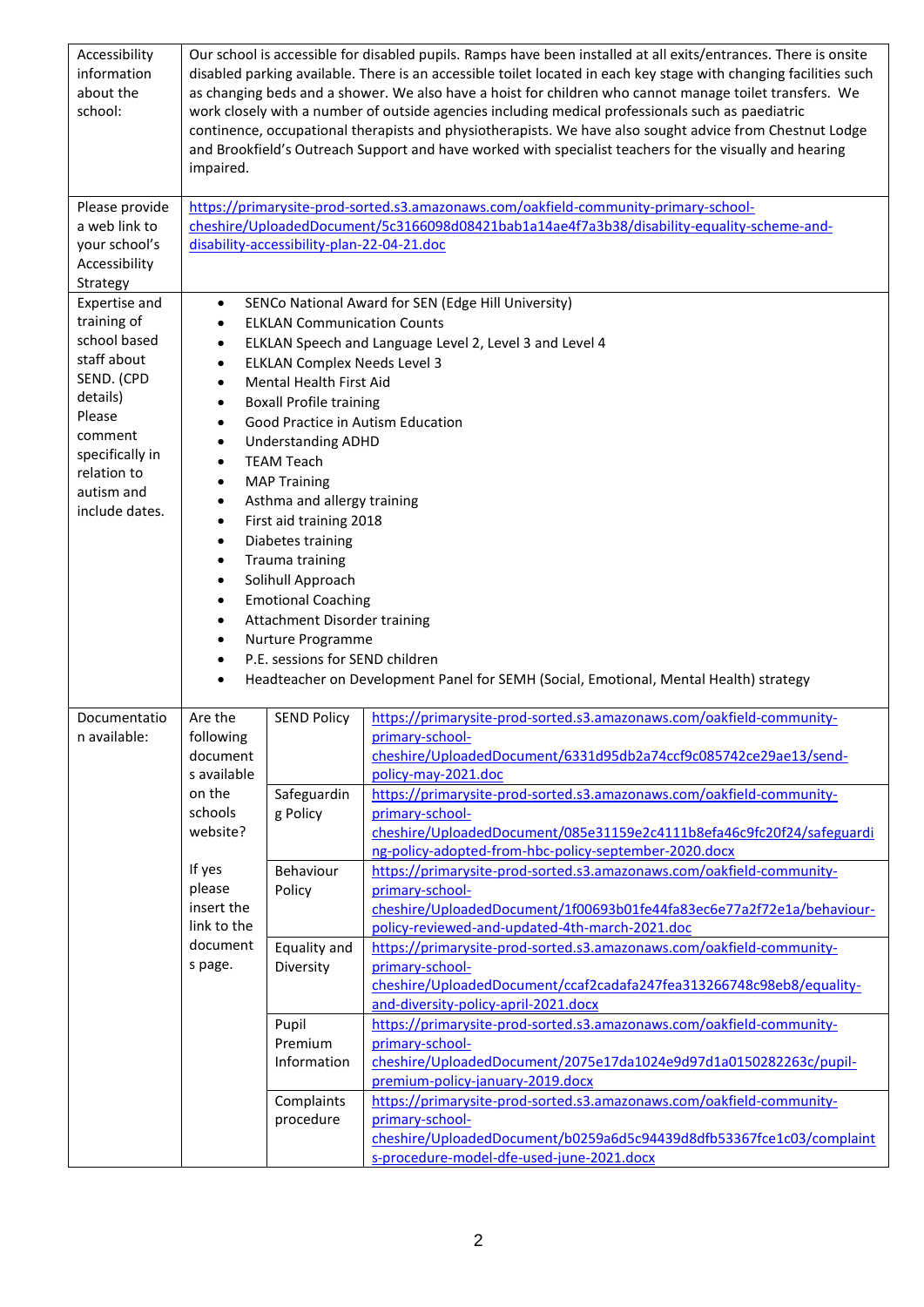| Range of Provision and inclusion information:                                                                                                                                                                                                   |                                                                                                                                                                                                                                                                                                                                                                                                                                                                                                                                                                                                                                                                                                                                                                                                                                                                                                                                                                                                                                                                                                                                                                                                                                                                                                                                                                                                                                                                                                                                                                                                                                                                                                                                                                                                                                                                                                                                                                                                                                                                                                                                                                                                                                                                                                                                       |  |
|-------------------------------------------------------------------------------------------------------------------------------------------------------------------------------------------------------------------------------------------------|---------------------------------------------------------------------------------------------------------------------------------------------------------------------------------------------------------------------------------------------------------------------------------------------------------------------------------------------------------------------------------------------------------------------------------------------------------------------------------------------------------------------------------------------------------------------------------------------------------------------------------------------------------------------------------------------------------------------------------------------------------------------------------------------------------------------------------------------------------------------------------------------------------------------------------------------------------------------------------------------------------------------------------------------------------------------------------------------------------------------------------------------------------------------------------------------------------------------------------------------------------------------------------------------------------------------------------------------------------------------------------------------------------------------------------------------------------------------------------------------------------------------------------------------------------------------------------------------------------------------------------------------------------------------------------------------------------------------------------------------------------------------------------------------------------------------------------------------------------------------------------------------------------------------------------------------------------------------------------------------------------------------------------------------------------------------------------------------------------------------------------------------------------------------------------------------------------------------------------------------------------------------------------------------------------------------------------------|--|
| How we identify special educational<br>learning needs as a school and how<br>we seek the views, opinions and<br>voice of pupils and their parents in<br>planning to meet them.                                                                  | First and foremost, we provide high quality first teaching which includes<br>differentiation. Termly progress meetings are held with the Head Teacher, SENDCO<br>and individual class teachers. At these termly meetings we review the progress of<br>every child in our care. We identify those children who are not making adequate<br>progress. We identify their barriers to learning and discuss what action we can put in<br>place to accelerate progress. These discussions serve to embed high expectations<br>amongst staff about quality first teaching and the application of a differentiated and<br>personalised approach to teaching and learning.<br>If it is decided that a pupil has SEND, the parent must be informed. At this stage a<br>SEND Support Plan will be drawn up. This will be done in consultation with the parent,<br>pupil and teacher. The SENDCO can also be asked to attend these meetings. The plan<br>will detail the type of need, the level of support and the professionals who are<br>involved. It will also include the child's academic levels and attendance data, plus<br>most importantly the views of the child and the family. It will identify areas of<br>difficulty, desired outcomes and the support required to achieve those outcomes.<br>Support plans are reviewed termly with parent and child. If the pupil continues to<br>make little or no progress, the next step would be to make a referral to an<br>appropriate agency such as the Educational Psychology Service, Speech and Language<br>Therapy Service or services at Woodview Child Development Centre etc. Parental<br>permission is always sought prior to any referrals being made. The SEND Support Plan<br>should always reflect the advice received from professionals involved. The class<br>teacher is responsible for ensuring that the support plan is followed. Children with<br>support plans should be familiar with their desired outcomes and clearly understand<br>what it is they are aiming to achieve. Support plans are working documents and are<br>expected to be accessible at all times for example when the class teacher is absent.<br>Every step of the way, we consult with children and their parents and all our<br>additional provision is based on an agreed outcomes approach. |  |
| What extra support we bring in to<br>help us meet SEND: specialist<br>services, external expertise and how<br>we work together. For example;<br>health, social care, local authority<br>support services and voluntary<br>sector organisations. | We work closely with the Widnes Locality Team as we strongly believe in the benefits<br>of early intervention in resolving family issues and ensuring that our young people<br>thrive emotionally and educationally. We believe our approach has benefited our<br>children and their families in the following way: we are able to offer a multi-agency<br>approach to children and families who require additional support; we are able to<br>ensure that the needs of vulnerable children and families are met early on to prevent<br>the escalation of needs and we are able to signpost families to services.<br>We also work together with:<br><b>Educational Psychologist</b><br>$\bullet$<br>Specialist teachers within Halton<br>$\bullet$<br>Speech and Language Therapy Service - Chatterbug<br>$\bullet$<br>Occupational Therapist - OT- and Physiotherapist<br>$\bullet$<br><b>School Nurse</b><br>$\bullet$<br><b>Diabetic Nurse</b><br>$\bullet$<br><b>Hearing Impairment Team</b><br>$\bullet$<br>Visual Impairment Team<br>$\bullet$<br>Halton's Behavioural Team<br>$\bullet$<br><b>Health Visitor</b><br>$\bullet$<br>Woodview Child Development Centre<br>٠<br>Child and Adolescent Mental Health Service (CAMHS)<br>٠<br>Primary and Specialist Family Support Workers<br>٠<br>Social Workers<br>Catch 22                                                                                                                                                                                                                                                                                                                                                                                                                                                                                                                                                                                                                                                                                                                                                                                                                                                                                                                                                                                                         |  |
| How we provide access to a<br>supportive environment; ICT<br>facilities/equipment/<br>resources/facilities etc.                                                                                                                                 | We are a fully inclusive school and currently have the Inclusion Quality Mark.<br>To further support children we have:<br>• Specialist equipment to support the curriculum such as coloured overlays/ paper/<br>reading rulers, seating aids, concentration aids, ear defenders to support hearing                                                                                                                                                                                                                                                                                                                                                                                                                                                                                                                                                                                                                                                                                                                                                                                                                                                                                                                                                                                                                                                                                                                                                                                                                                                                                                                                                                                                                                                                                                                                                                                                                                                                                                                                                                                                                                                                                                                                                                                                                                    |  |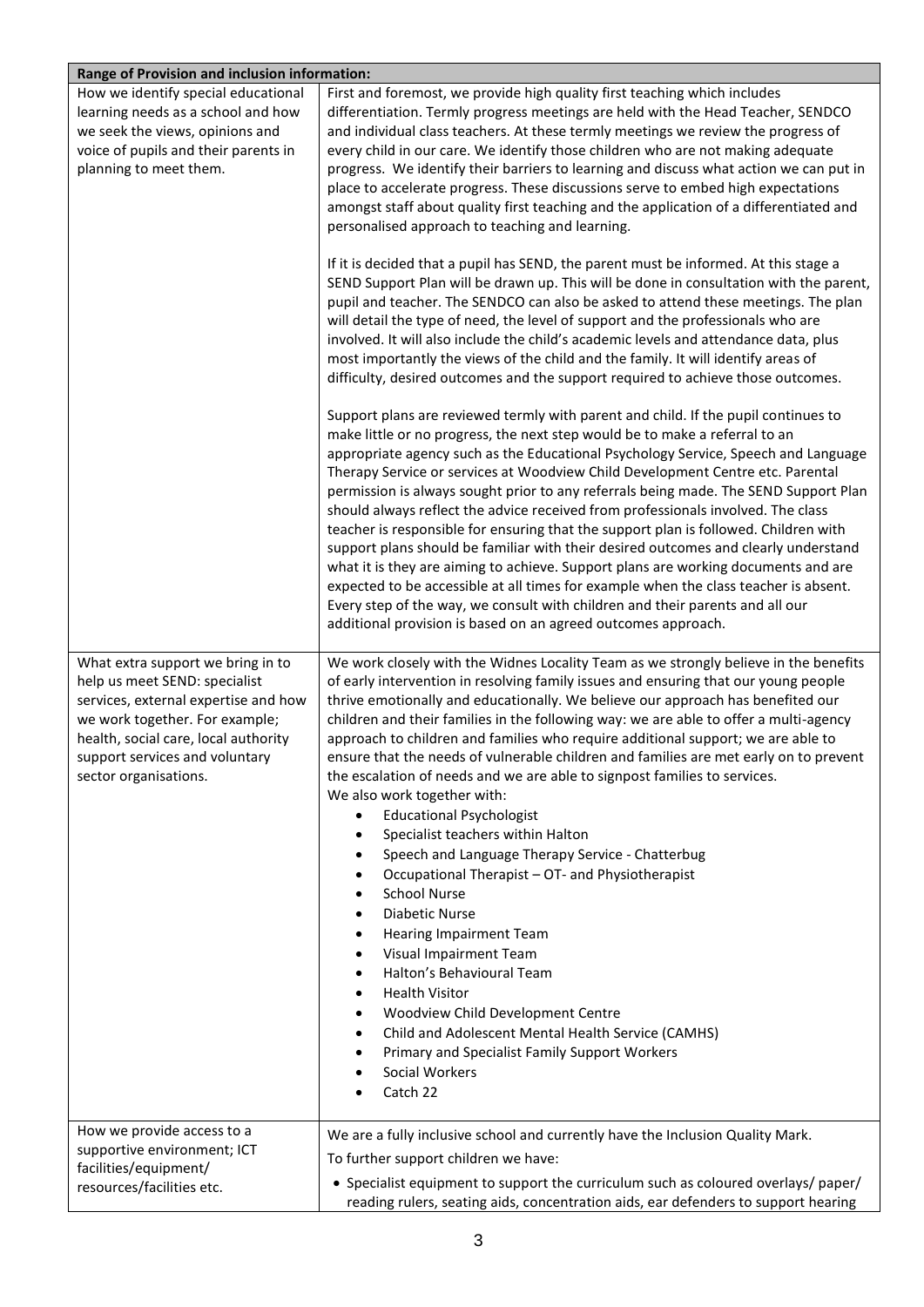|                                                                    | sensitivity needs etc.                                                                                                                                                |
|--------------------------------------------------------------------|-----------------------------------------------------------------------------------------------------------------------------------------------------------------------|
|                                                                    | • Individual workspaces                                                                                                                                               |
|                                                                    | • All children in KS2 have their own netbook                                                                                                                          |
|                                                                    | • Prompt and reminder cards/visual timetables for organisation                                                                                                        |
|                                                                    | • Symbols and visual prompts e.g. word mats, high frequency word lists, number                                                                                        |
|                                                                    | cards, etc.                                                                                                                                                           |
| What                                                               | All staff use visual timetables and are mindful of the use of ambiguous language.                                                                                     |
| strategies/programmes/resources                                    | Staff are trained in the use of Blanks level questioning.                                                                                                             |
| are used to support pupils with<br>autism and social communication | All staff have had a basic Elklan training in order to support pupils with<br>communication difficulties.                                                             |
| difficulties?                                                      |                                                                                                                                                                       |
|                                                                    |                                                                                                                                                                       |
|                                                                    |                                                                                                                                                                       |
|                                                                    |                                                                                                                                                                       |
| What                                                               | At Oakfield we are in the fortunate position of having two Resource Bases. In Key                                                                                     |
| strategies/programmes/resources                                    | Stage 1 we have a Resource Base for children with Speech and Language Difficulties                                                                                    |
| are available to speech and language                               | and Associated Behaviours. The Key Stage 1 Resource Base is staffed by one teacher                                                                                    |
| difficulties?                                                      | and one teaching assistant, who are both ELKLAN trained, and can take a maximum<br>of fourteen pupils on a part time basis. Children attend the Resource Base for two |
|                                                                    | days per week and for the remaining three days attend their home school. In                                                                                           |
|                                                                    | addition to this, the Resource Base teacher will offer both in-reach and outreach                                                                                     |
|                                                                    | support to the home school. All Resource Base pupils have termly reviews, one of                                                                                      |
|                                                                    | which will be an annual review to determine next steps.                                                                                                               |
|                                                                    | In Key Stage 2 we have a Speech and Language Resource Base. This is a ten-place                                                                                       |
|                                                                    | resource base for identified pupils with specific speech and language difficulties. The                                                                               |
|                                                                    | Key Stage 2 Resource Base is run by one teacher and one teaching assistant, who are                                                                                   |
|                                                                    | both ELKLAN trained, and the children all have permanent places. We do however                                                                                        |
|                                                                    | facilitate and encourage integration into mainstream as and when children are ready.                                                                                  |
|                                                                    | School staff work very closely with outside agencies and ensure that any                                                                                              |
|                                                                    | recommended individual programme for a child is carried out in school.                                                                                                |
|                                                                    | Interventions from speech therapists                                                                                                                                  |
|                                                                    | Support from TA within class<br>Assistance from TA for small group or individual work                                                                                 |
|                                                                    | Range of language resources and programme materials available for use                                                                                                 |
|                                                                    | with TA                                                                                                                                                               |
|                                                                    | Use of visual timetables, social stories, workstations, choice cards etc.                                                                                             |
|                                                                    | Both Key Stage One and Two have a Speech and Language Specialist Teacher who                                                                                          |
|                                                                    | monitors children's speech and language care plans.                                                                                                                   |
|                                                                    |                                                                                                                                                                       |
| Strategies to support the                                          | Children who have been identified as not making adequate progress will be placed                                                                                      |
| development of literacy (reading<br>/writing).                     | into intervention groups for their specific area of need. There are many interventions<br>which children may take part in and may include                             |
|                                                                    | Phonics interventions                                                                                                                                                 |
|                                                                    | Small group writing interventions                                                                                                                                     |
|                                                                    | Handwriting support                                                                                                                                                   |
|                                                                    | Reading interventions - reading one to one with an adult<br>Project X (reading intervention)                                                                          |
|                                                                    | Look and say programme (High frequency words)                                                                                                                         |
|                                                                    | Precision teaching                                                                                                                                                    |
|                                                                    | Beat Dyslexia programme                                                                                                                                               |
|                                                                    | <b>SNIP Literacy</b>                                                                                                                                                  |
|                                                                    | Comprehension activities<br>Children have access to individual netbooks in KS1 and access to paid for websites                                                        |
|                                                                    | such as bug blub (for reading and phonics)                                                                                                                            |
|                                                                    | Parents are also given 'Home help' packs to enable them to support their children at                                                                                  |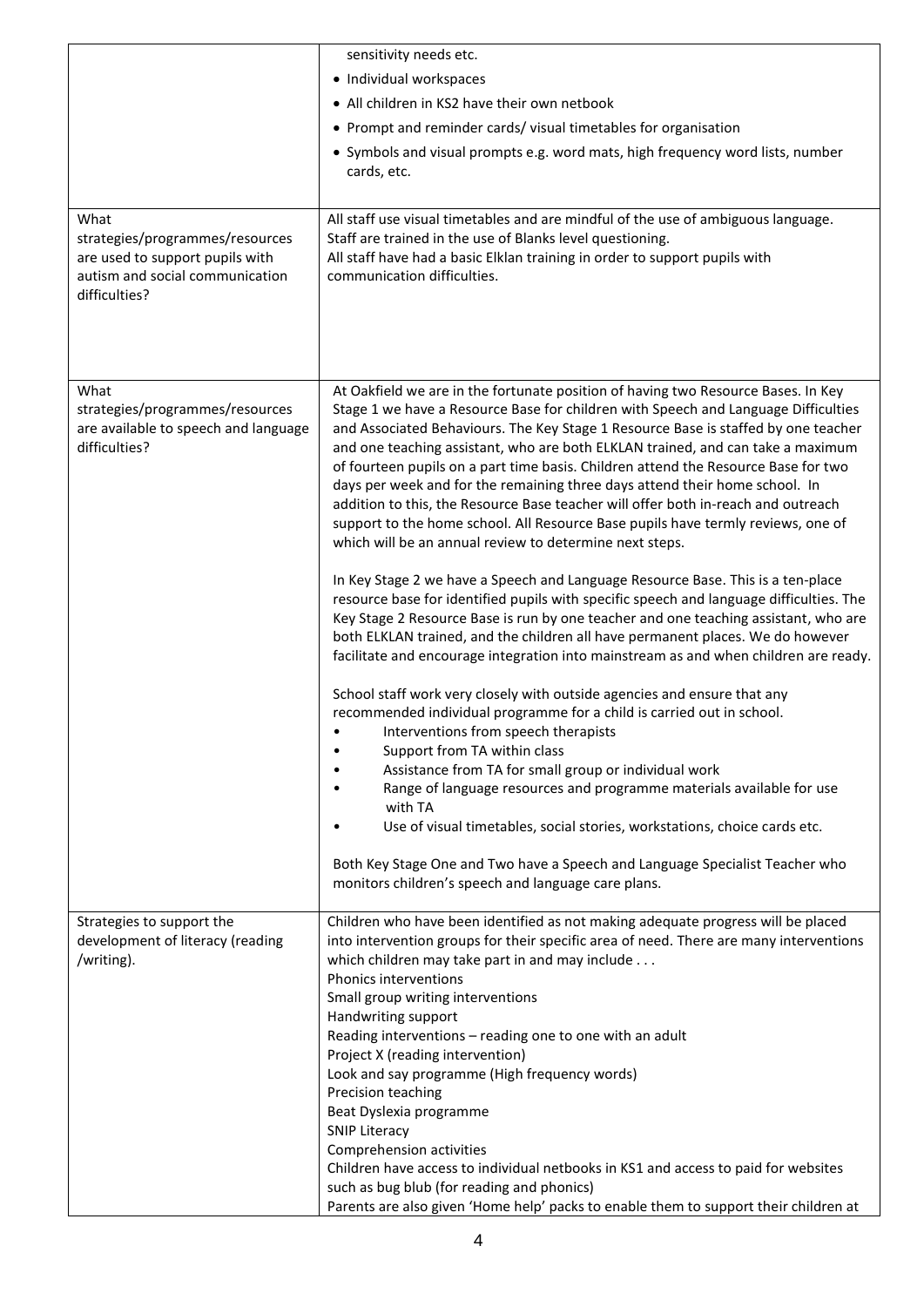|                                                                                                                                                                                                                                                                                                               | home with completing homework and supporting them further at home.                                                                                                                                                                                                                                                                                                                                                                                                                                                                                                                                                                                                                                                                                                                                                                                                                                                                                                                                                                                                      |
|---------------------------------------------------------------------------------------------------------------------------------------------------------------------------------------------------------------------------------------------------------------------------------------------------------------|-------------------------------------------------------------------------------------------------------------------------------------------------------------------------------------------------------------------------------------------------------------------------------------------------------------------------------------------------------------------------------------------------------------------------------------------------------------------------------------------------------------------------------------------------------------------------------------------------------------------------------------------------------------------------------------------------------------------------------------------------------------------------------------------------------------------------------------------------------------------------------------------------------------------------------------------------------------------------------------------------------------------------------------------------------------------------|
|                                                                                                                                                                                                                                                                                                               | Children have individual target bookmarks with targets to work towards.                                                                                                                                                                                                                                                                                                                                                                                                                                                                                                                                                                                                                                                                                                                                                                                                                                                                                                                                                                                                 |
| Strategies to support the                                                                                                                                                                                                                                                                                     | Target bookmarks are used and adults within school will work with individual children                                                                                                                                                                                                                                                                                                                                                                                                                                                                                                                                                                                                                                                                                                                                                                                                                                                                                                                                                                                   |
| development of numeracy.                                                                                                                                                                                                                                                                                      | on their specific targets.<br>Children in KS2 have their own individual net books for access to interactive maths<br>games.                                                                                                                                                                                                                                                                                                                                                                                                                                                                                                                                                                                                                                                                                                                                                                                                                                                                                                                                             |
|                                                                                                                                                                                                                                                                                                               | Children take part in maths of the day activities once per week (linking maths and<br>$P.E.$ ).                                                                                                                                                                                                                                                                                                                                                                                                                                                                                                                                                                                                                                                                                                                                                                                                                                                                                                                                                                         |
|                                                                                                                                                                                                                                                                                                               | Parents are also given 'Home help' packs to enable them to support their children at<br>home with completing homework and supporting them further at home.                                                                                                                                                                                                                                                                                                                                                                                                                                                                                                                                                                                                                                                                                                                                                                                                                                                                                                              |
| How we adapt the curriculum and<br>modify teaching approaches to meet<br>SEND and facilitate access.                                                                                                                                                                                                          | We understand that not all children can access the same curriculum and so we adapt<br>it as and when required. Some children will require a personalised and differentiated<br>curriculum. We support SEND by having small class sizes which enables small group<br>support in class from the TA or teacher. One to one support can be deployed in the<br>classroom or playground, if necessary. School have purchased specialist equipment to<br>support children, such as rise and fall desks that wheelchairs can fit under or<br>Foxdenton chairs to give children more support while sitting. All staff have had<br>ELKLAN Communication Counts training and are aware of how to modify their<br>language to effectively communicate and teach children with speech and language<br>difficulties.                                                                                                                                                                                                                                                                  |
| How we track and assess pupil<br>progress towards the outcomes that<br>we have targeted for pupils<br>(including how we involve pupils and<br>their parents/carers).<br>What we do when provision or<br>interventions need to be extended<br>or increased and how we evaluate<br>their overall effectiveness. | In addition to the two parents' evenings each year, if a child has a SEND support plan<br>or an Educational Health Care Plan, parents, along with their child will be invited into<br>school at least once a term to discuss the additional support given and review its<br>effectiveness towards the child's outcomes. Whilst reviewing the effectiveness of<br>current provision, the voice of the child will be listened to along with parental views.<br>Pupil progress will also be discussed with the Headteacher, SENDCo and class teacher<br>during termly pupil progress meetings.                                                                                                                                                                                                                                                                                                                                                                                                                                                                             |
| Strategies/support to develop                                                                                                                                                                                                                                                                                 | We believe that it is vital for children to be as independent as possible. Some                                                                                                                                                                                                                                                                                                                                                                                                                                                                                                                                                                                                                                                                                                                                                                                                                                                                                                                                                                                         |
| independent learning.                                                                                                                                                                                                                                                                                         | examples of strategies used to support children include:<br>Acknowledging the challenge and rewarding the effort<br><b>School Readiness Assessment</b><br>Visual aids/prompts e.g. visual timetables or task plans<br>Personal development targets                                                                                                                                                                                                                                                                                                                                                                                                                                                                                                                                                                                                                                                                                                                                                                                                                      |
| Support /supervision at<br>unstructured times of the day<br>including personal care<br>arrangements.                                                                                                                                                                                                          | We understand that unstructured times can be stressful and difficult for some<br>children, therefore we have a number of strategies to help ease anxieties and<br>behavioural difficulties at play times. When government guidance allows it, we have a<br>group of children who eat their lunch in the Nurture room with a member of staff<br>where they are able to develop their social skills. We also have a member of staff who<br>helps children eat at a Nurture table in the dinning room. The children will then spend<br>their lunchtime play, playing in the Nurture play area with two members of staff and a<br>small number of children. We have Year 6 Play Leaders who are able to support other<br>children with their play. Children who require personal care all have an individual care<br>plan that are shared by all staff. A key member of staff will support the child/children<br>with their personal care.<br>All children who require personal care have an individual risk assessment in line with<br>government Covid safety guidelines. |
| Extended school provision available;<br>before and after school, holidays<br>etc.                                                                                                                                                                                                                             | Breakfast club begins at 8.30 a.m. every morning. School has a range of after school<br>clubs that change on a half termly basis.                                                                                                                                                                                                                                                                                                                                                                                                                                                                                                                                                                                                                                                                                                                                                                                                                                                                                                                                       |
|                                                                                                                                                                                                                                                                                                               | Up to date information for clubs can be found on the school website.                                                                                                                                                                                                                                                                                                                                                                                                                                                                                                                                                                                                                                                                                                                                                                                                                                                                                                                                                                                                    |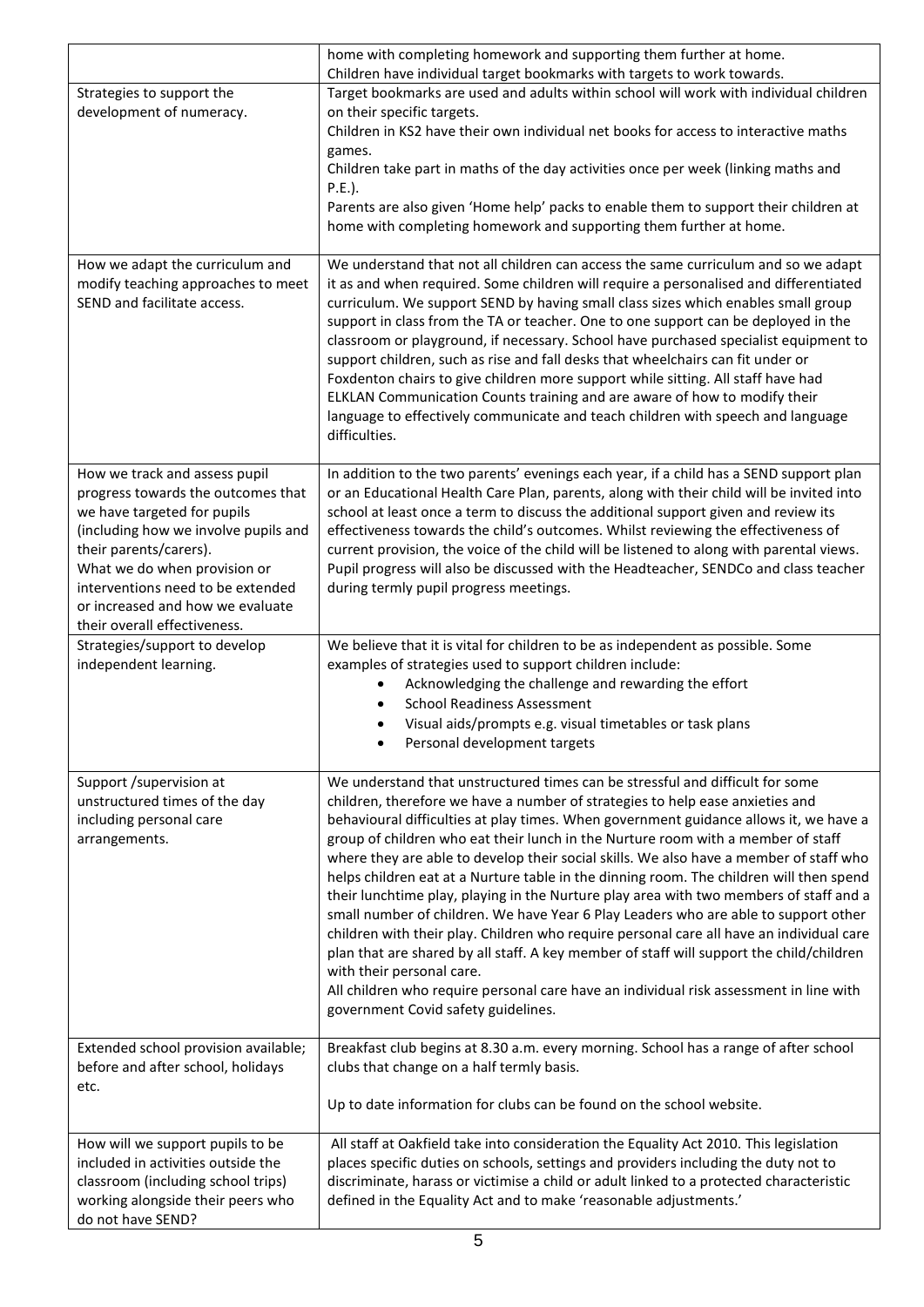| Strategies used to reduce anxiety,<br>prevent bullying, promote emotional<br>wellbeing and develop self-esteem<br>including mentoring.   | Ofsted rated Oakfield as Outstanding for Personal development, behaviour and<br>welfare. We believe that children's emotional wellbeing is paramount. Strategies to<br>promote wellbeing and self-esteem include:<br><b>Nurture Sessions</b><br>Nurture Lunchtime<br>PSHE Month (one week focusing on mental health)<br>$\bullet$<br>Circle time in class<br>$\bullet$<br>PHSE programme<br>$\bullet$<br>Character strength cards<br>$\bullet$<br>Robust safeguarding procedures with all staff having had recent training.<br>٠<br>Regular monitoring of the Behaviour Policy and how it contributes to<br>٠<br>children's increased self esteem<br><b>School Council</b><br>$\bullet$<br>Planned support from teaching assistant<br>٠<br>Referrals and advice from EP and CAMHS and Family Workers and Social<br>$\bullet$<br>Workers<br>Meet and greet at the start of the day for individual children<br>٠<br>Regular parental contact in person or through a home school diary<br>$\bullet$<br>Close links with the school nurse<br>$\bullet$                                                                                                                                                                                        |
|------------------------------------------------------------------------------------------------------------------------------------------|-------------------------------------------------------------------------------------------------------------------------------------------------------------------------------------------------------------------------------------------------------------------------------------------------------------------------------------------------------------------------------------------------------------------------------------------------------------------------------------------------------------------------------------------------------------------------------------------------------------------------------------------------------------------------------------------------------------------------------------------------------------------------------------------------------------------------------------------------------------------------------------------------------------------------------------------------------------------------------------------------------------------------------------------------------------------------------------------------------------------------------------------------------------------------------------------------------------------------------------------|
| What strategies can be put in place<br>to support behaviour management?                                                                  | The school has a number of rules, but our behaviour policy is not primarily concerned<br>with rule enforcement. It is a means of promoting good relationships, so that people<br>can work together with the common purpose of helping everyone to learn. At<br>Oakfield we follow the 'Good to be Green' behaviour system. All children begin each<br>day with a green card. If they do not show good behaviour they will receive an amber<br>card. If the unwanted behaviour continues, the child will receive a red card and will<br>then be sanctioned according, depending on their age.<br>We praise and reward children for good behaviour in a variety of ways such as<br>congratulating children, award stickers, certificates, house points, earning golden time<br>and Headteacher's Awards.                                                                                                                                                                                                                                                                                                                                                                                                                                    |
| How we support pupils in their<br>transition into our school and when<br>they leave us and in preparing for<br>adulthood.                | We work closely with other schools to support transition. For pupils joining either one<br>of our Resource Bases, a tailor-made transition plans are agreed with the parents and<br>the feeder school. We also work closely with our local high schools to ensure that our<br>year 6 SEND pupils have a planned, smooth transition from Key Stage 2 to Key Stage<br>3. The SENDCO is available to support parents of SEND children in making decisions<br>around High School education. Appointments can be made for parents to visit local<br>high schools and the SENDCO will accompany parents on these visits. Once a High<br>School place has been secured, the transition process will begin and additional visits<br>can be arranged. Part of the transition process also involves sharing information with<br>the high school so that the child's needs are fully understood. Occasionally SEND<br>pupils from other year groups move on. This may be due to a family moving out of the<br>local area. In such instances, the SENDCO will contact the receiving school to have a<br>conversation about the child's additional needs. This is in addition to all relevant<br>documents being forwarded on to the receiving school. |
|                                                                                                                                          |                                                                                                                                                                                                                                                                                                                                                                                                                                                                                                                                                                                                                                                                                                                                                                                                                                                                                                                                                                                                                                                                                                                                                                                                                                           |
| Access to strategies, resources,<br>programmes, therapists to support<br>occupational therapy/ physiotherapy<br>needs and medical needs. | Collaboration with outside agencies is vital at Oakfield. We access advice from the<br>Visual Support and Hearing Support Specialist Teachers, Physiotherapist, Educational<br>Psychologist, School Nurse and the Occupational Therapy Team.                                                                                                                                                                                                                                                                                                                                                                                                                                                                                                                                                                                                                                                                                                                                                                                                                                                                                                                                                                                              |
| Extra support for parents and carers<br>and pupils offered by the<br>school/how parents are involved in<br>their child's education.      | We believe that a good home-school partnership is one of the keys to successful<br>learning. We support parents by providing them with a curriculum parent pack to<br>support their child with homework along with a termly curriculum plan. We ensure<br>that parents are involved in the planning and review of their child's School SEND<br>Support Plan and provide home school diaries where appropriate. We also support<br>parents by securing them places on parenting courses when applicable.                                                                                                                                                                                                                                                                                                                                                                                                                                                                                                                                                                                                                                                                                                                                   |
| How additional funding for SEND is                                                                                                       | In common with all maintained schools in Halton, Oakfield is allocated funding for all                                                                                                                                                                                                                                                                                                                                                                                                                                                                                                                                                                                                                                                                                                                                                                                                                                                                                                                                                                                                                                                                                                                                                    |

Ξ

г

Т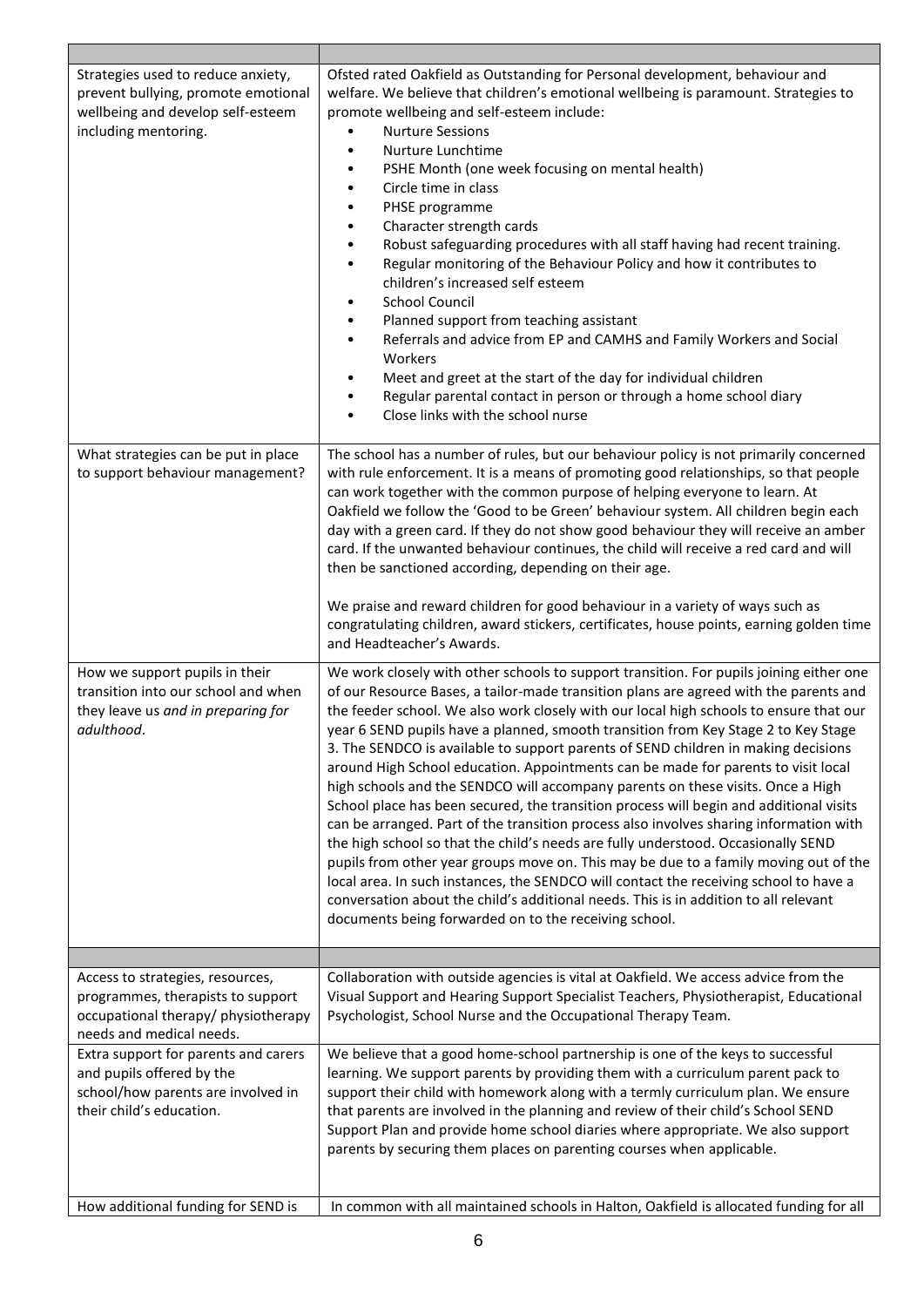| used within the school with<br>individual pupils.                                                                                                                            | pupils including those with SEND and we meet pupil's needs through this (including<br>additional support and equipment). This budget is allocated on an individual child's<br>needs basis following the assessment, plan, do and review of progress cycle and<br>advice provided by outside agencies. In some cases, the child's needs will be such that<br>an application to the authority will be made for an Education and Health Care Plan<br>which will involve statutory assessment. Parents and children will be involved at all |  |
|------------------------------------------------------------------------------------------------------------------------------------------------------------------------------|-----------------------------------------------------------------------------------------------------------------------------------------------------------------------------------------------------------------------------------------------------------------------------------------------------------------------------------------------------------------------------------------------------------------------------------------------------------------------------------------------------------------------------------------|--|
|                                                                                                                                                                              | stages together with any professionals involved.                                                                                                                                                                                                                                                                                                                                                                                                                                                                                        |  |
| Arrangements for supporting pupils<br>who are looked after by the local<br>authority and have SEND. Including<br>examples of how pupil premium is<br>used within the school. | Children who are looked after by the local authority or neighbouring authorities are<br>supported within school. We discuss these children at Group Consultation with<br>Educational Psychologists, provide specific interventions such as Take Ten anger<br>management or self-esteem building, additional tutoring and access to the school's<br>Nurture programme.<br>We have termly PEP meetings and create a one-page profile with the child to ensure<br>that their needs are fully understood.                                   |  |
| SENCO name/contact: Miss Claire McGuffie 0151-424-4958                                                                                                                       |                                                                                                                                                                                                                                                                                                                                                                                                                                                                                                                                         |  |
| Headteacher name/contact: Mrs Cath Khan 0151-424-4958                                                                                                                        |                                                                                                                                                                                                                                                                                                                                                                                                                                                                                                                                         |  |
| <b>ANNUAL REVIEW 2020-2021</b>                                                                                                                                               |                                                                                                                                                                                                                                                                                                                                                                                                                                                                                                                                         |  |
| <b>Completed by: Claire McGuffie</b>                                                                                                                                         | Date: 01/09/2021                                                                                                                                                                                                                                                                                                                                                                                                                                                                                                                        |  |
|                                                                                                                                                                              |                                                                                                                                                                                                                                                                                                                                                                                                                                                                                                                                         |  |